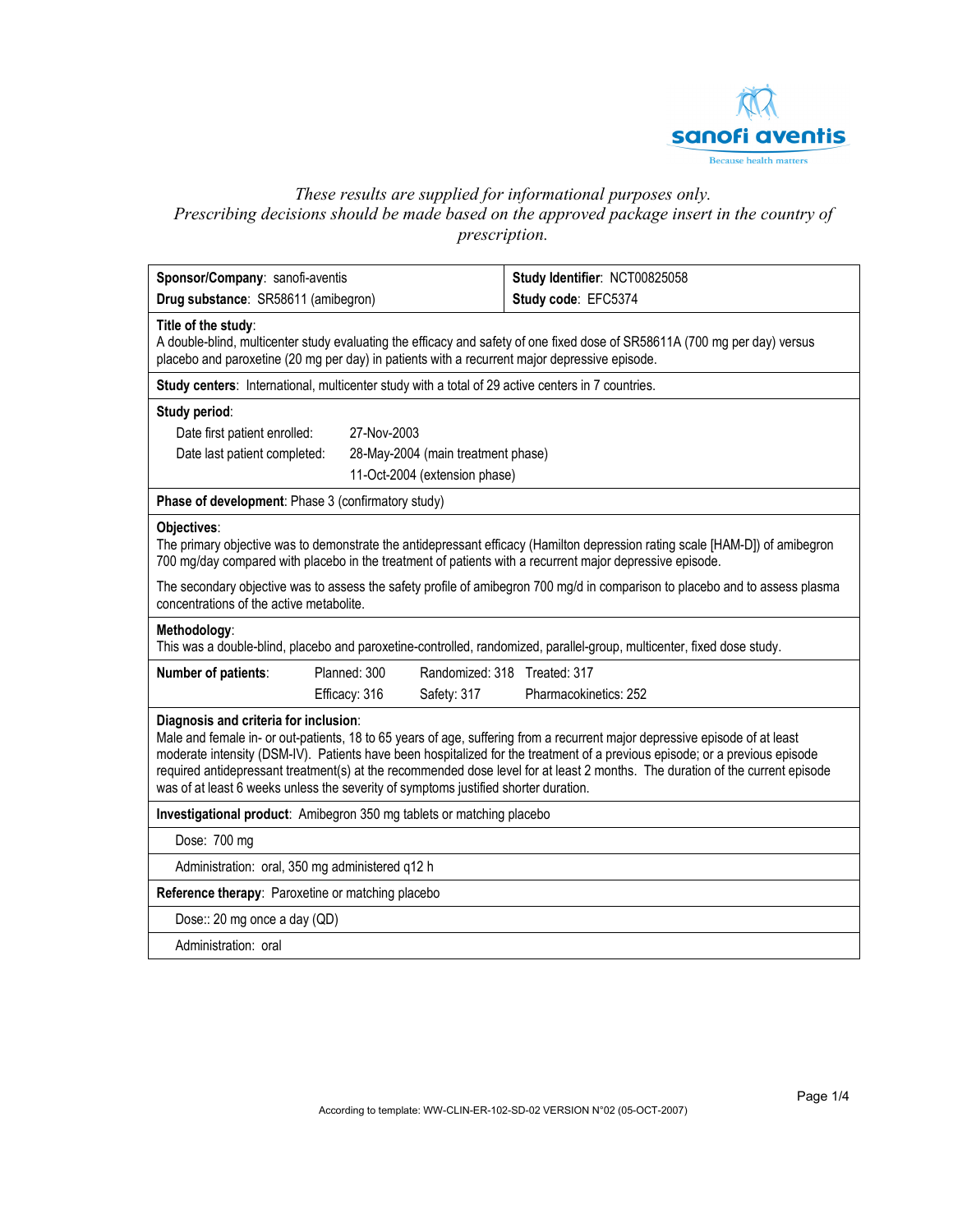# **Duration of treatment**:

There was a 3 to 9-day, single-blind placebo run-in period, after which patients were randomized to the double-blind main treatment phase of the study and received either 700 mg (2 x 350 mg/d) of amibegron at 12-hour intervals (q12h), or 20 mg daily of paroxetine, or placebo (matching tablets and capsules). The main treatment phase of the study lasted a duration of 42 days (6 weeks).

# **Duration of observation**:

The total duration of observation (placebo run-in period and double-blind period) was approximately 7 weeks. An optional extension phase under the same double-blind treatment conditions was proposed to all patients who improved at Week 6, for an additional 18 weeks.

# **Criteria for evaluation**:

# Efficacy:

Primary efficacy variable

The primary efficacy analysis was performed on the change from baseline to Week 6 of the total score of the HAM-D 17 items.

# Secondary efficacy variable(s)

The secondary efficacy analysis was performed using HAM-D subscores; HAM-D responders and remitters; HAM-A total score and subscores; Montgomery and Asberg depression rating scale (MADRS) total score; clinical global impression (CGI) severity and improvement scores; patient global impression (PGI) improvement score; social and occupational functioning assessment scale (SOFAS) score.

# Safety:

Safety was assessed by clinical monitoring of adverse events (AEs), laboratory parameters (hematology, blood and chemistry), physical examination findings, electrocardiogram (ECG) parameters, changes in vital signs, and body weight.

## Pharmacokinetics:

Measurement of SR58878 plasma concentrations. Blood samples were collected within 1 to 3 hours following the last morning drug administration for the determination of SR58878 plasma concentrations, at Visit 4 (Day 14) and Visit 6 (Day 42) for the main study phase and at Visit 11 (Week 24) for the extension study phase or in an event of serious AE (SAE) or premature discontinuation. SR58878 plasma concentrations were assayed using a validated liquid chromatography with tandem mass spectrometry (LC/MS-MS) method with a limit of quantification (LOQ) of 4.00 ng/mL.

#### **Statistical methods**:

#### Efficacy:

Efficacy variables were evaluated in an intent-to-treat (ITT) population using both the observed-case (OC) and last observation carried forward (LOCF) approaches. Primary efficacy analysis was done on the change from baseline in the HAM-D 17-item total score at the final visit of the double-blind treatment period using analysis of covariance (ANCOVA). Secondary efficacy endpoints were analyzed using ANCOVA for continuous endpoints, and Fisher's exact test or Cochran-Mantel-Haenszel (CMH) test for categorical endpoints.

# Safety:

Safety analysis was done on the exposed (treated) population. Treatment emergent AEs (TEAEs) during the main treatment and extension periods were summarized by system organ class and preferred term, grouped by treatment. Mean changes from baseline were summarized using descriptive statistics for laboratory test variables, vital signs, and ECG data. Incidences of potentially clinically significant abnormalities (PCSAs) in laboratory test results, vital signs or ECG data were presented by treatment group.

#### Pharmacokinetics:

Descriptive statistics and statistical analysis were performed with SR58878 plasma concentrations observed within 1 to 3 hours following amibegron administration. Plasma levels on Day 14 (Visit 4), Day 42 (Visit 6) and Week 24 (Visit 11) were summarized using descriptive statistics separately by visit.

Analysis of steady state was evaluated using ANOVA method comparing concentrations at Day 42 with those at Day 14. If the difference between concentrations at both days was not statistically different, then steady state was considered achieved by Day 14.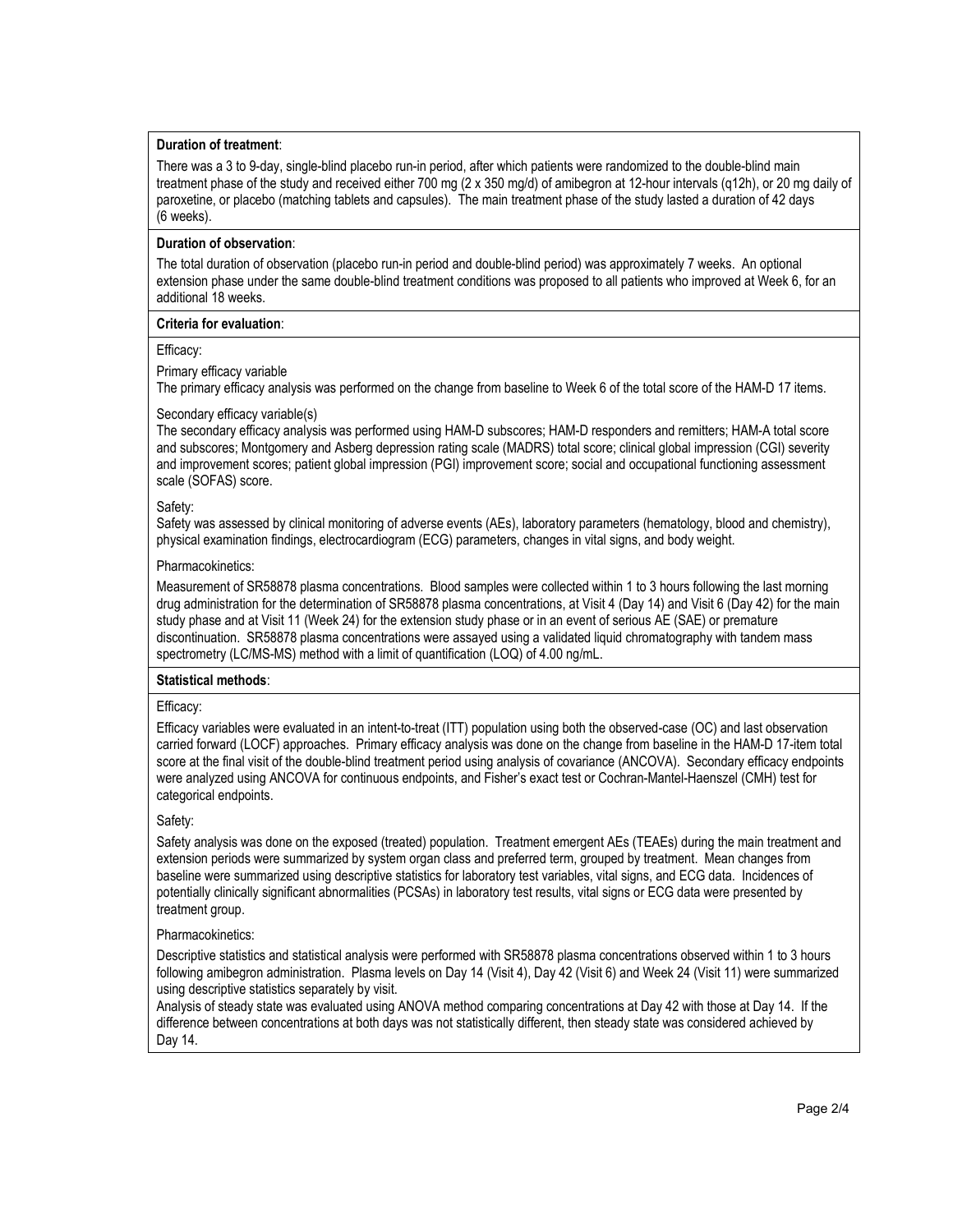The influence of covariates, such as gender, weight, and age were evaluated by examining correlations between concentrations, and weight and age, and by using the ANOVA method for gender using data from Visit 4 (Day 14) and Visit 6 (Day 42). Relationship between plasma concentrations and safety parameters (ECG parameters) measured at Visit 4 (Day 14) and Visit 6 (Day 42) were explored using linear regression techniques.

## **Summary**:

## Efficacy results:

Overall at baseline, of a total of 318 patients randomized, the majority of patients were female (71.9%), Caucasian (99.4%) with an overall mean age (standard deviation [SD]) of 44.0 years (10.6). The mean number (SD) of previous episodes of MDD was 2.8 (2.1), the mean duration of current episode 92.8 days (71.9). Mean (SD) total scores for HAM-D and MADRS were 26.0 (2.7) and 30.8 (5.1), respectively. Demographic characteristics as well as medical history were similar across treatment groups. A total of 40 (12.6%) patients discontinued treatment. The main reasons for treatment discontinuation were lack of efficacy (19 patients, 6.0%), Investigator/subject's request (11 patients, 3.5%), and AEs (8 patients, 2.5%). Discontinuations related to lost to follow-up and other occurred as single incidences (0.3%).

On the primary efficacy endpoint in the ITT population, amibegron 700 mg/day was associated with a significantly greater decrease in the mean change from baseline of the total score of the 17-item HAM-D total score, compared with placebo (-13.31 [7.18] versus -11.12 [7.17], respectively, difference in mean changes: -2.18, 95% CI = [-3.96, -0.41], p = 0.016). Paroxetine was used as an active control in this study and showed a marginally significant improvement compared with placebo (-13.17 [7.18] versus -11.12 [7.17], respectively, difference in mean changes:  $-2.05$ , 95% CI = [ $-4.24$ , 0.14], p = 0.066), but the study was not powered to detect a statistical difference between placebo and paroxetine. The magnitude of the effect was comparable to amibegron**.** 

The difference between amibegron and placebo was greater in more severely depressed patients (ITT patients with baseline HAM-D total score >25: amibegron: (-15.63 [7.86] versus placebo: -11.86 [7.86], difference in mean changes: -3.78, 95% CI = [-6.47, -1.08], p = 0.006). The analysis of the HAM-D total score in the ITT population showed that the percentages of early onset responders was greater with amibegron compared with placebo (29.2% versus 17.1%, respectively, p = 0.026). No significant difference was observed in percentages of responders and remitters at last visit, and in sustained responders.

Amibegron was superior, or tended to be superior to placebo in the following secondary efficacy endpoints measured in the ITT population: HAM-D depressed mood item score (p = 0.028), melancholia HAM-D item score (p = 0.031) and core items factor scores ( $p = 0.067$ ); HAM-A total score ( $p = 0.010$ ), MADRS total score ( $p = 0.058$ ), CGI severity and improvement scores  $(p = 0.011$  and  $p = 0.025$ , respectively), PGI improvement score  $(p = 0.074)$ , SOFAS total score  $(p = 0.058)$ , HAM-D anxiety/somatization ( $p = 0.011$ ), retardation ( $p = 0.022$ ), and sleep disturbance factor scores ( $p = 0.067$ ). No significant improvement was observed on HAM-D cognitive disturbance factors scores.

# Safety results:

An overview of TEAEs in this study is provided in the table below.

|                                                         |                   | <b>SR58611A</b><br>$700 \text{ mg}$<br>$(N=131)$<br>n(%) | Paroxetine<br>$20 \text{ mg}$<br>$(N=63)$<br>n(%) |
|---------------------------------------------------------|-------------------|----------------------------------------------------------|---------------------------------------------------|
| Patients with any TEAE (including SAEs)                 | (30.9)<br>38      | (37.4)<br>49                                             | (41.3)<br>26                                      |
| Patients with any SAE (including SAEs leading to death) | (0.0)<br>$\bf{0}$ | (2.3)                                                    | (0.0)<br>0                                        |
| Deaths                                                  | (0.0)<br>$\theta$ | (0.8)                                                    | (0.0)<br>$\theta$                                 |
| Patients permanently discontinuing treatment due to AE  | (0.8)             | (3.8)                                                    | (3.2)                                             |

During the main treatment phase, the percentage of AEs in the amibegron 700 mg group (37.4%) was lower than in the paroxetine group (41.3%), but higher than in the placebo group (30.9%). The death (suicide) and the 2 other SAEs (hyperglycemia and suicide attempt) observed during the main treatment phase were in the amibegron 700 mg group. A total of 8 patients discontinued from study treatment due to an AE: 5 patients from the amibegron 700 mg group, 2 patients from the paroxetine group and 1 placebo patient. The most frequently (>5%) reported TEAEs in the amibegron 700 mg group were headache (10.7%) and nausea (9.9%) compared with the paroxetine (6.3% and 14.3%, respectively) or placebo (10.6% and 3.3%, respectively) groups. Both of these events were mild to moderate in intensity.

The total incidence of alanine aminotransferase (ALT) PCSAs was higher in the amibegron 700 mg group (3.9%) when compared with the paroxetine 20 mg group (1.6%) and placebo group (0%).